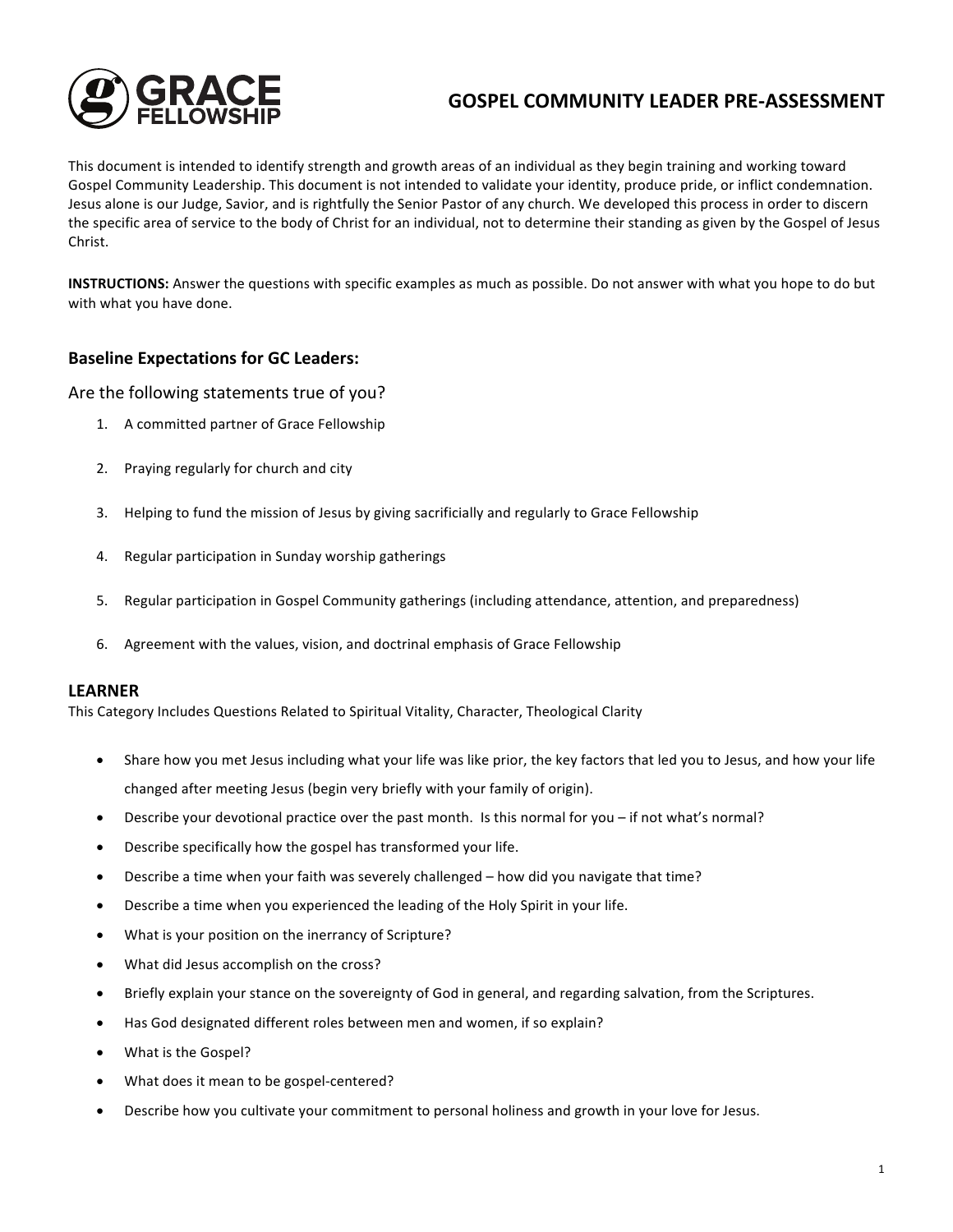#### **MISSIONARY**

This Category Includes Questions Related to Missional Living, Disciple-Making Skills, and Relationship Building

- Tell me about times and ways that you have engaged non-Christians in relationship & conversation in the last 3-6 months. What was the fruit of these relationships?
- What things have you done to engage the unchurched in the city where you are living?
- Give some examples of how have you helped "newer" believers grow into maturing followers of Christ?
- Tell me about some current friendships that you have with non-Christians?
- Describe a difficult relationship you've had. How did you deal with this situation?
- How have you developed teamwork in the past?
- How will your Gospel community function as a team of missionaries as opposed to simply meeting for a Bible study, book study, or care group?
- How will you navigate the desire to lead people in their growth as believers while encouraging their growth as missionaries?

#### **SERVANT**

This Category Includes Questions Related to Service and Leadership

- Describe how you have used your gifts to help build Jesus' Church.
- Describe how service, formally or informally, fits into your life inside of the church.
- Describe how service, formally or informally, fits into your life outside of the church.
- Give me an example of someone in whom you recognized leadership potential, and tell me how you equipped or encouraged them over time to develop and use their leadership abilities.
- Tell me about a time when you as a leader felt like you were doing the right thing, but significant people were against you. How did you deal with the disappointment, criticism, adversity?

### **FAMILY**

This Category Includes Questions Related to Family, Marriage, Local Church, and Interpersonal Skills

- Describe specifically how you honor, love, and serve your spouse, and encourage your family to grow in their faith. (If not married, describe the above with regards to your church family).
- Tell me about a time that you dealt with "hurtful" criticism?
- Tell me about the most significant crisis you have faced in your adult life?
- Tell me about one or more relationships you maintain for the purpose of personal accountability.
- Tell me your thought process behind how and why you give financially to the local church.
- Tell me how you came to be involved at Grace and in your current Gospel Community?
- Tell me why you aspire to lead a Gospel Community at Grace Fellowship?